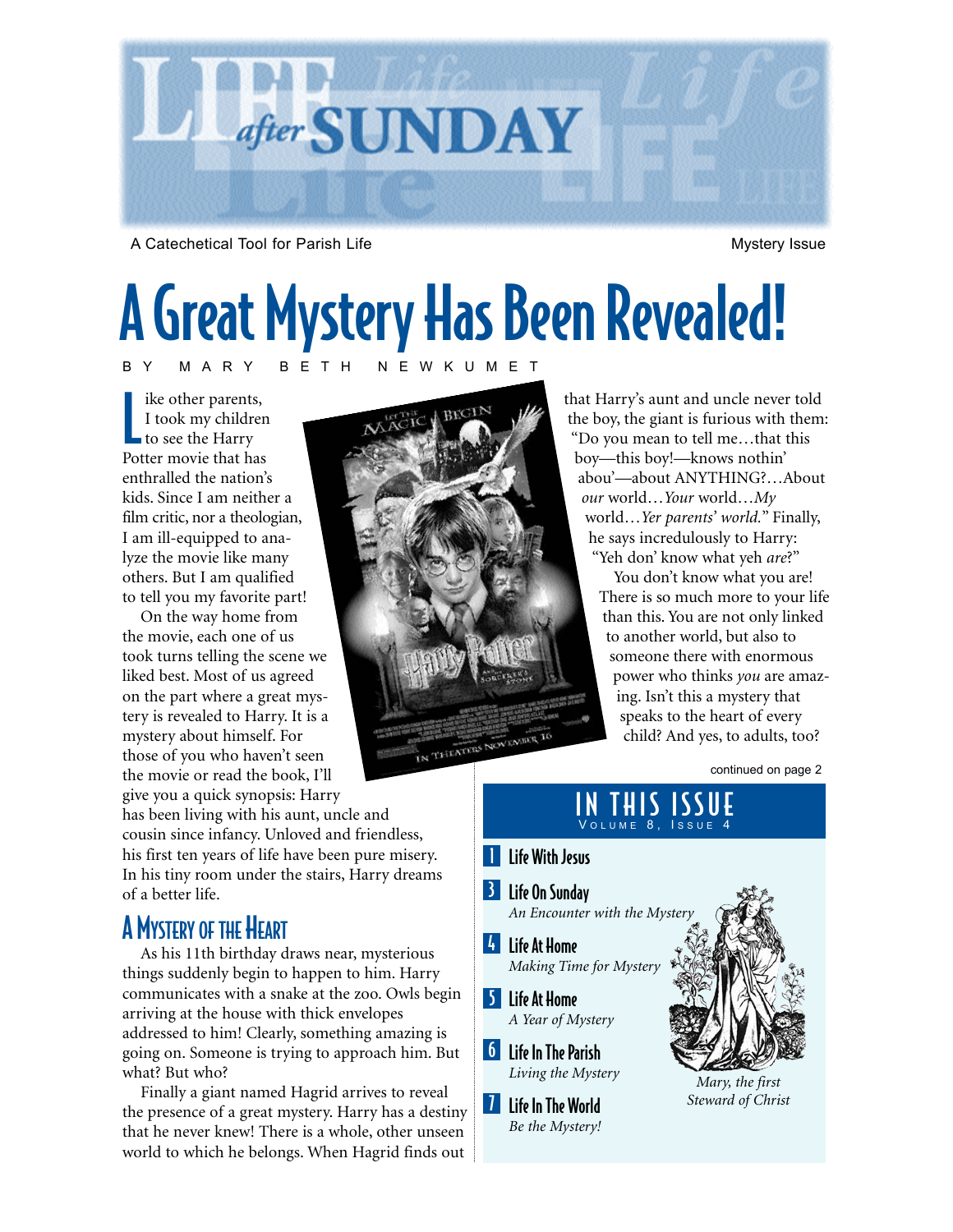

continued from page 1

### ASTOUNDING TRUTH

With the proliferation of science and technology, our popular culture says that this kind of mystery is only the stuff of fantasy stories. Yet, the Church proclaims—with confidence this astounding truth: You are so much more than this life you are currently living. There is a tantalizing mystery about you that is just beginning to be revealed. You are deeply beloved by Someone with the power and might of the universe. Not only that, but the relationship between you and this Mysterious One will take your whole life to explore. You will never be downtrodden again; there will always be Someone appreciating and sustaining you in the world both "seen and unseen." And if that isn't enough, you are destined for a mind-blowing union of love…oh, and by the way, that love will last forever!

## DO YOU BELIEVE THIS?

Many want to, but find they cannot see beyond the horizon of this world. As a result, they go through their days with a kind of desperation for "more" that they can never figure out how to satisfy. Since ancient times, this has always been the great drama of human life. Looking into the beyond, how can one small person possibly approach the Mystery who created the stars?

We can't. Instead, the Mystery approaches us! "The truth is that only in the mystery of the incarnate Word does the mystery of man take on light," reflected the world's Catholic bishops during the Second Vatican Council.

"Christ, the final Adam, by revelation of the mystery of the Father and His love, fully reveals man to man himself and makes his supreme calling clear" (GS#22).

## **JESUS IS THE MYSTERY**

The mystery of all human life dwells among us. In the person of Jesus Christ, we have a human destiny that has been made divine and a divine destiny that is rooted in everything human! "The Mystery was made known to me by revelation," proclaimed St. Paul after he encountered Jesus on the road to Damascus (Ephesians 3:2). In the same way—using the events of everyday life—a Risen Presence, Jesus Christ, is trying to reveal himself to you today, yes, in *your* world, in *your* time, in *your personal circumstances*.

How does Jesus Christ, the Mystery Revealed, make himself present? In the life of his Church. But don't for a moment doubt that there is no Mystery there. Perhaps there is more—much more—for you to experience! Are you open to the possibilities?

"Would it not be a sign of great ignorance," mused St. Teresa of Avila, "if a person were asked who he was, and could not say, and had no idea who his father or his mother was, or from what country he came? Though that is great stupidity, our own is incomparably greater if we make no attempt to discover what we are."

Fictional characters like Harry Potter do not get to have the most amazing lives! The astounding truth is that the destiny of each human person lies in a living relationship with a divine Presence. Faith asks us to take the leap and passionately respond to the approach of this Mystery of

all human life! How do you get started? Look around you with wonder at the people and events in your life. Pray without ceasing. Go to Mass with an open heart. Offer your broken spirit in the confessional. Watch. Wait. Pay attention.

Get ready for an extraordinary adventure! ❖

# Life After Sunday

President John M. Capobianco

Vice President Mary Beth Newkumet

Executive Assistant Jessica K. Love

Theological Advisor Msgr. Lorenzo Albacete

Life After Sunday is a catechetical tool for parish life created by Lumen Catechetical Consultants, Inc., a 501(C)3 not-for-profit educational consulting firm that helps Catholic organizations communicate a life with Christ lived fully through his Church. @ Copyright 2002. May not be reproduced without permission granted.

### **Lumen Catechetical Consultants, Inc.** P.O. Box 1761 Silver Spring, MD 20915

1-800-473-7980 or 301-593-1066 Fax: 301-593-1689 www.lifeaftersunday.com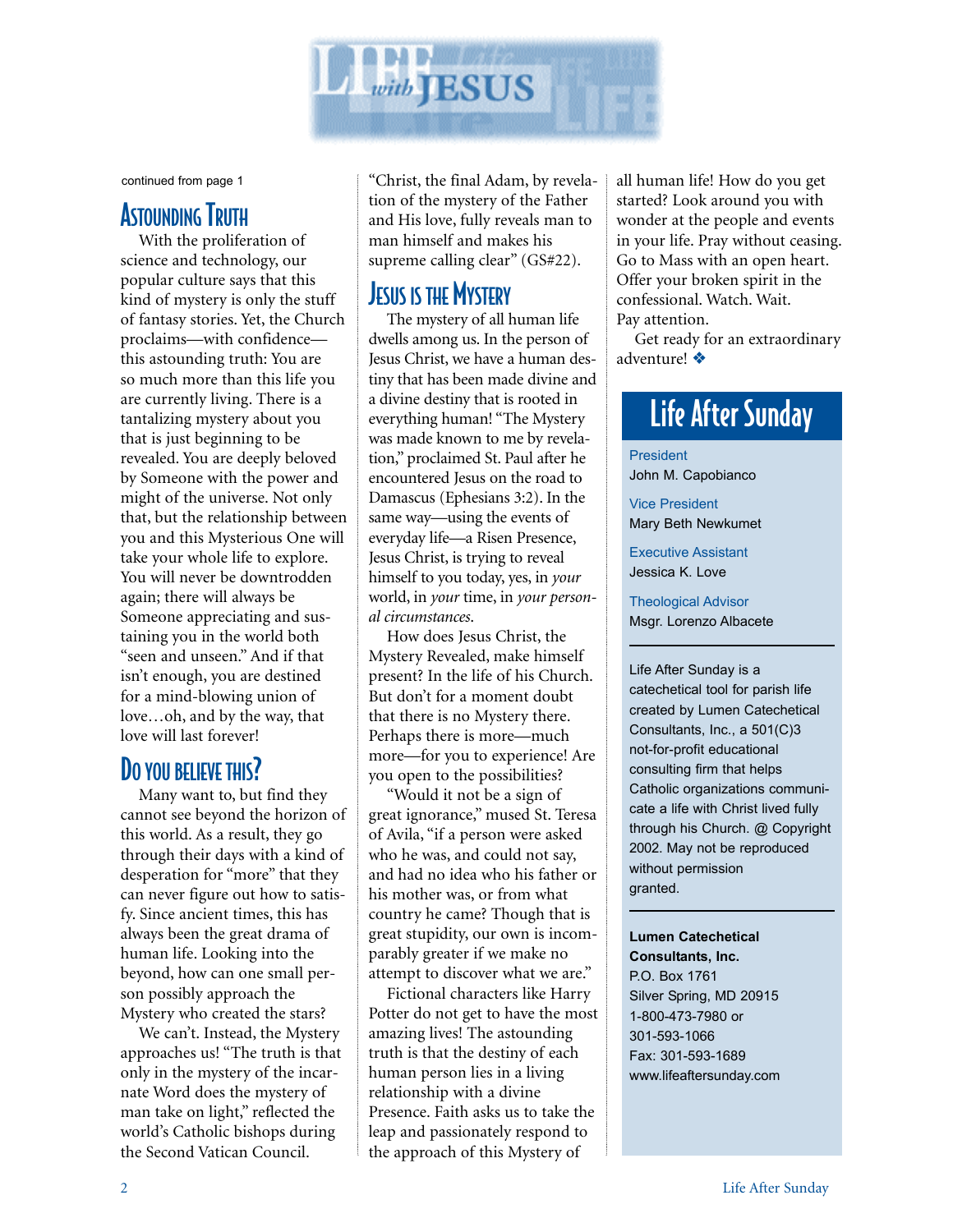

# A Unique Encounter with the Mystery BY JOHN M. CAPOBIANCO

What is it about going to Mass that moves people? Some say it's really important to have meaningful music. Others say a well-prepared, concise homily is very helpful. For me, it's when I simply recognize the Mass as an opportunity for another unique encounter with the Mystery of God. In this way, the style and eloquence of the celebrant, the selection and quality of hymns, the attraction or distraction of other congregation members, becomes incidental. Just the basic, stripped liturgy no music, no homily, no frills can be a beautiful emotional event for me, where I am blown away by the Mystery of the Father's love expressed through the love of Christ's Church.

## **THE MYSTERY OF THE MASS**

While many parts of the Mass have the ability to jar me at different times, I am often touched when the celebrant, in the midst of the Eucharistic prayer, asks God the Father to remember those who have died and "all who sleep in Christ." Invariably, I

## MYSTERY OF THE WORD

**ff** n the Sacred Scriptures I find nourishment that is solid and pure. But it is above all the Gospel which speaks to me during my prayers. There I find everything that is necessary for my poor little soul. I always find new light in it, meanings that are hidden and mysterious." ❖

–St. Therese of Lisieux

remember someone who deeply touched my life. Recently one Sunday Mass, I was struck by the "memory" of a man who profoundly influenced my life through grade school and passed away when I was in high school. That was nearly thirty years ago. Yet at this Mass, for some reason, the warmth of his friendship, the quiet example of his life, the simple joy of what it was like to be with him flooded my memory. And almost at the same time, I sank, drenched in the sadness of his untimely death at the age of 43, remembering how I longed for his presence the day I married his daughter, how it would have been such a gift if he could have seen and loved his grandchildren.

It was then that the mystery of the Mass and the mystery of life grabbed me. One of his grandchildren, my son John, slid under my folded hands, grabbed my face, and whispered "Dad, you're crying!" He acted as if he needed to tell me something I didn't already know. "Why are you crying?" he asked with amazement. I suppose, like many people, the Mass up to that point didn't strike him as being a particularly moving event. Yet the tender concern he showed me was just like his grandfather whom he had never met. And I too, was amazed. This mysterious sense of grasping the essence of life and love *especially through* the horror of death, through fearful suffering, through years of longing separation is, for me, what the beauty of the Mass is all about.

### **THE REFRIGERATOR OF LIFE**

Together in public worship, we all bring these kinds of "memories" to the altar of Christ. Every Sunday we gather our life images and attach them to him on the cross. In this way his altar becomes something like a huge family refrigerator of life. There, we gather to remember what is most important. There, in his unique way, he heals our wounds. He binds us together. He feeds us from this altar. He makes us one, not only "with those who have gone before us marked with the sign of faith," but also with all those living here and now throughout the world.

"Lord, I am not worthy to receive you, but only say the word and I shall be healed," I said looking down at John. "But Dad, I just want to know, what's wrong?" he persisted. "Nothing is wrong," I whispered, "It's time for Communion." This healing union through Christ, this communion, is such a unique encounter with the mystery that, while words often fail to express the fullness of this love, his unique mysterious company with us at Mass never fails to transform me. "There is a Being who is Love and who wishes us to live in communion with him," says Blessed Elizabeth of the Trinity. "He is there keeping me company, helping me to suffer, urging me to go beyond my suffering to rest in Him. Do as I do: you will see how that transforms everything." ❖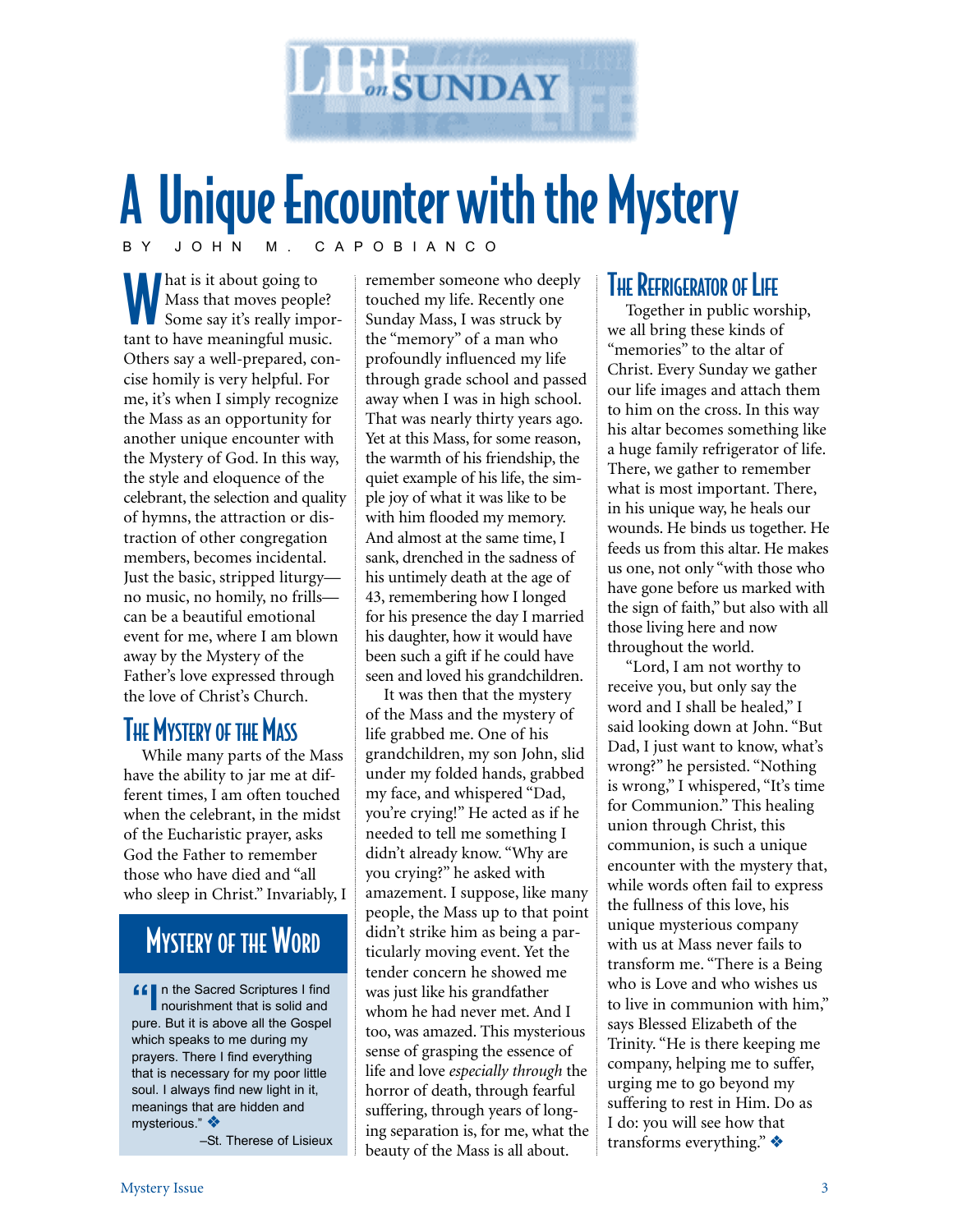# Making Time for Mystery

**The HOME** 

I ike most modern families,<br>
mine has a little too much<br>
going on. In addition to work ike most modern families, mine has a little too much and school, we're participating in youth sports, scouts, parish activities, prayer groups, drivers education, etc., etc., etc.

Don't get me wrong. It's a glorious, full life—but the pace and noise can be overwhelming. As a mother, I have days when I have trouble thinking in full sentences. Those of you who are living like this probably know what I mean. You start to think about something, get distracted by something else, and suddenly have no idea where you are!

When life gets this packed, it is difficult to appreciate the Mystery who dwells in the midst of the daily noise and activity. How can you look around you again with wonder instead of anxiety? In her beautiful book, *A Simple Path*, Mother Teresa of Calcutta did not recommend faith or good works as the first step toward a more glorious life. Mother Teresa recommended *silence*. "The fruit of silence is prayer," she wrote, "the fruit of prayer is faith; the fruit of faith is love; the fruit of love is service; the fruit of service is peace."

### **A RELENTLESS BUZZ**

When I recently looked at a typically jam-packed day, silence seemed both impossible and increasingly essential! While the human voices can be lovely, the radio, television, computer games, cell phones, etc., create a relentless buzz in my house.



Visiting with friends, I can see that our family is not alone in this. Their lives seem to be just as full of activity and noise as ours.

"Many people tell me how difficult it is to find silence in their busy lives," Mother Teresa observed. With four school-age kids still living at home, I have given up any hope of "finding" silence in my crazy days. So, I've scheduled it! Lately, I try to wake up about 45 minutes earlier than everyone else in the house. I go downstairs, get a cup of coffee and sit. No radio, no television, no newspaper. Silence.

I have found that Mother Teresa is right. The fruit of silence is indeed prayer—a real conversation with a mysterious Presence who is making himself known to me. Where does Mother Teresa's "simple path" eventually lead? To the Risen Jesus. "Jesus is my only love," Mother Teresa said, "Jesus is my all in all. Jesus is my everything. Because of this, I am never afraid."

The Lord of Heaven and

Earth—the only One who can give us the happiness and peace we so ardently desire—is trying to make himself known to each human person living today. But first, we must set aside some time to ponder his Mystery. Ready to take the first step? Schedule some silence. —MBN ❖

## **GETTING THERE**

W hat should you "do" during<br>
your silence? Like St. Martha, believers often are "anxious and worried about many things" during personal prayer. Yet the Lord does not require elaborate rituals or petitions. He is only looking for your love, for the cry of the heart that calls out for his companionship. Follow the lead of Martha's sister, Mary, and use your silence to sit with the Lord and listen to what he has to say to you personally. Revel in his promise that this desire "will not be taken" from you (Lk 10: 38-42)! ❖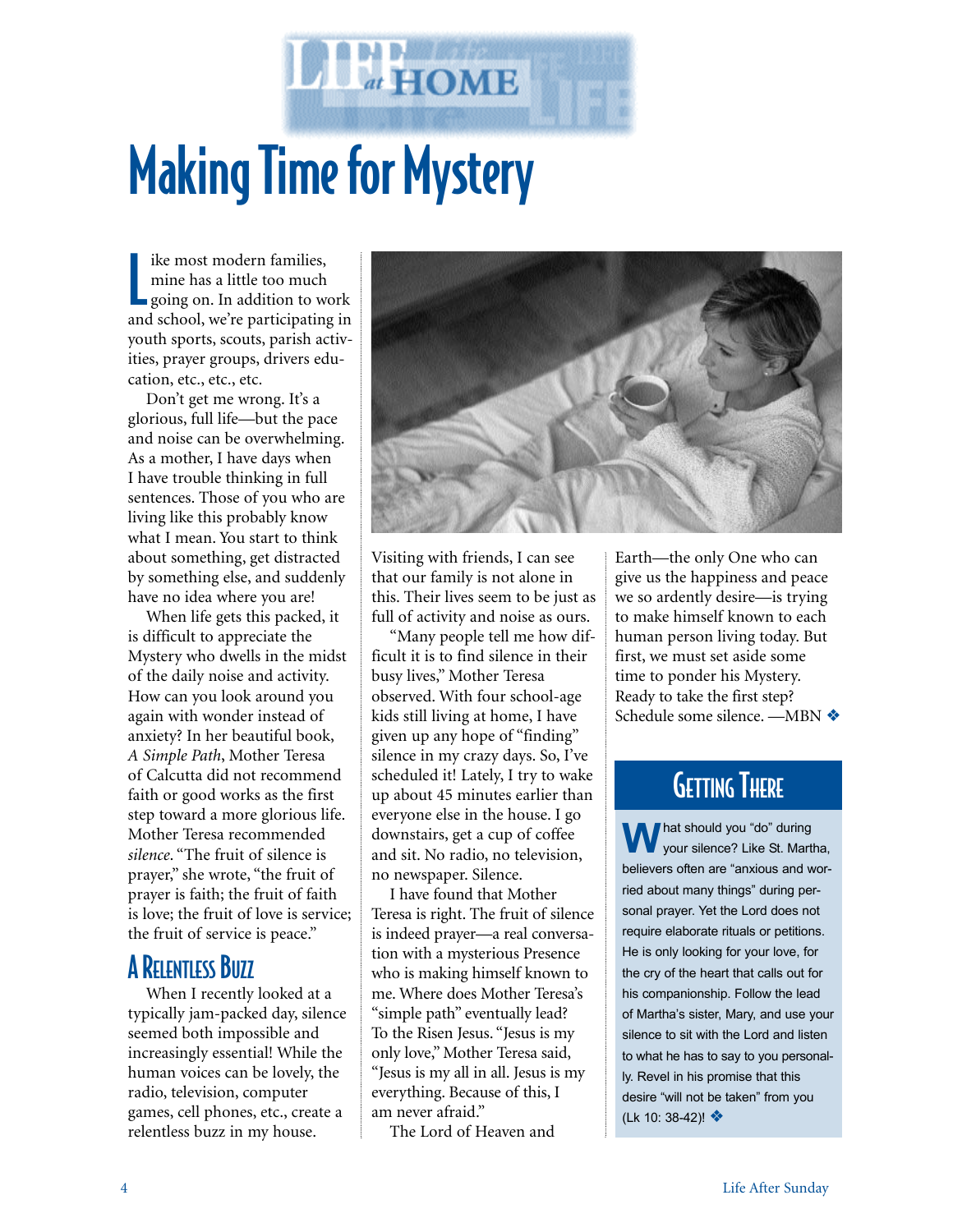# A Year of Mystery

BY PETER SONSKI

**International Control** had heard repeatedly that the Jubilee Year would be a period of immense grace, and had no reason to doubt it. Still, since I had never experienced anything spiritually momentous (apparitions, ecstasies, etc.), I had no special expectations either.

In January 2000, my wife was diagnosed with cancer. Terry had been contending with flu-like symptoms for several months, but her persistently swollen lymph nodes had caused us to seek consultation. Each test result and consultation supported that finding however, and Terry began chemotherapy February 11, the feast of Our Lady of Lourdes and the Jubilee Day for the Sick. Both devotees of the Blessed Virgin Mary, we were consoled by this providential timing.

We had moved to a new state only eight months earlier and had no close friends or relatives nearby—or so we thought. Upon approaching our parish school principal, our home-schooled children were in class within a week, outfitted with hand-medown uniforms the school supplied. My new employer allowed me to alter my schedule so I

could be with Terry during her treatments. Parishioners began arriving at our door nightly with meals and groceries. Our children never lacked a ride to school or sports, and were never without someone to watch them when I was away.

## SHOULDERING THE CROSS

Our family prayer ritual, a nightly rosary, intensified. Though we were longing for a cure, we prayed equally in thanksgiving for all the kindness being showered upon us. We were experiencing a cross but the Lord was shouldering it with us, in a mysterious way, through the affection and generosity of others.

Chemotherapy and radiation treatments lasted until October, causing a physical toll on Terry that seemed worse than the cancer's effects themselves. Her body had been exposed to so much poison that we were advised she would be unable to bear further children. A December visit to the gynecologist confirmed a suspicion, however. Not only was Terry pregnant, but she had conceived within days of her last treatment. Physically and psychologically,

# **THE MYSTERIES OF THE ROSARY**

**N**o human person has lived a life more shrouded in mystery than Mary of Nazareth. Yet, it was a mystery she fully embraced. "She simply said: how can this be?" says Pope John Paul II. "The question expressed the humility of faith, the willingness to put one's life at the service of the divine mystery, without being able to understand how it would come about." Today through the Mysteries of the rosary, we can ponder this same truth in our own lives. But we don't have to worry about making those connections ourselves. The Blessed Mother is longing to draw us closer to her Son. During her mysterious appearances at Lourdes, France, and Fatima, Portugal, the rosary is the gift she offered for our contemplation. Will you accept her companionship into the deep? ❖

this would be Terry's most difficult pregnancy, not fully recovered from the effects of the anti-cancer agents. By now, however, we were conscious of God's grace and attentive to it. His plan in our lives was being fulfilled in a mysterious fashion, but faith gave us assurance it was His will.

## **A MIRACLE BABY**

Michael was born in June 2001, appropriately dubbed a "miracle baby." God's gift of a healthy and joyful new son was our confirmation of Terry's return to health, which subsequent visits to the oncologist would verify.

Grace comes in packages both sweet and sour, yet each is a source of blessing. Though we had no particular expectancy for the Jubilee Year, we received an abundance of grace. Hardship is as much a godsend as good fortune. Living difficulties with trust in His provident care allows us to enter more deeply into the divine plan, and to discern more clearly the love God constantly offers. ❖

—*Peter Sonski is director of communications at the Basilica of the National Shrine of the Immaculate Conception in Washington, D.C.*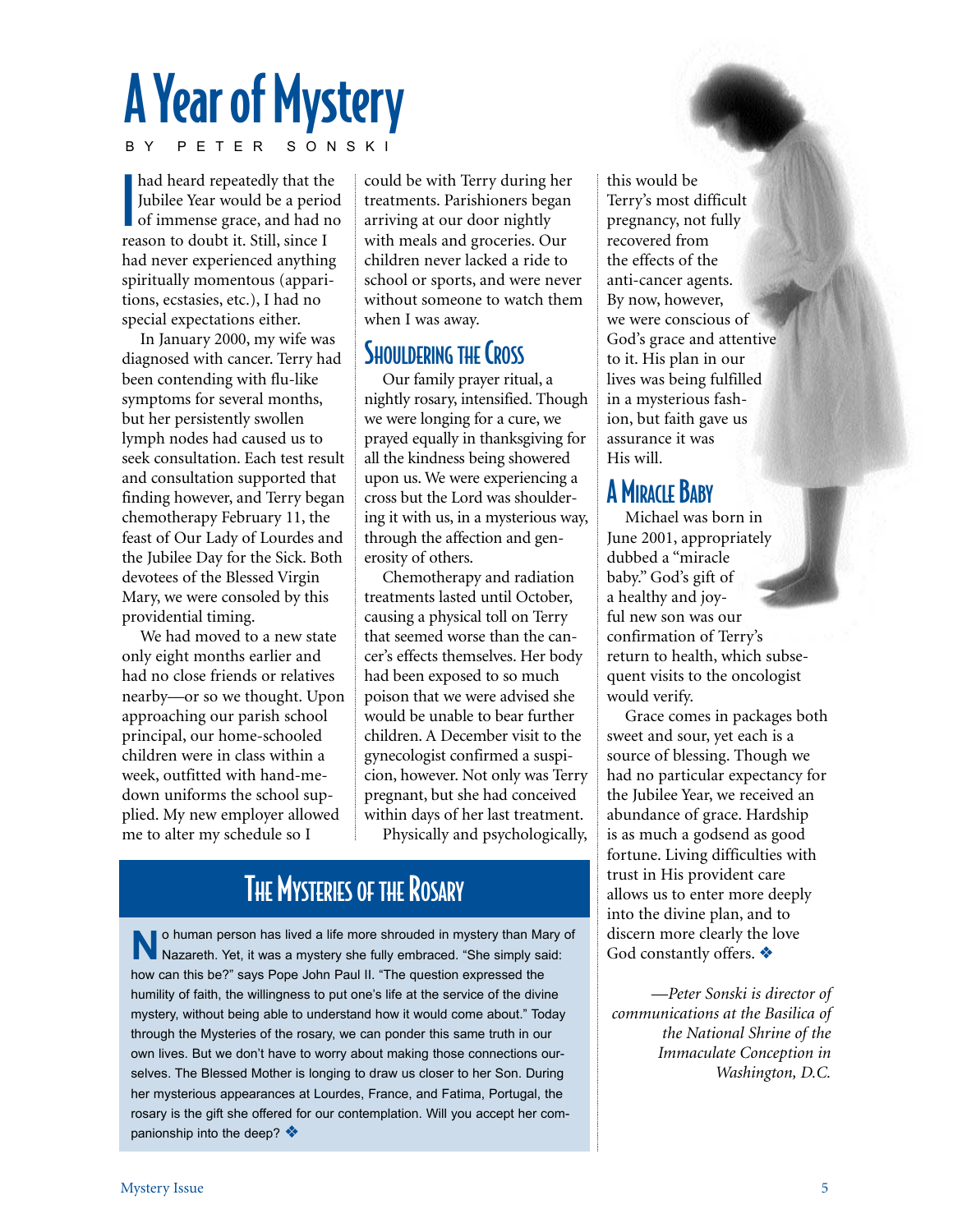

# Living the Mystery

BY PAULA SPARACINO

Within any group, there is<br>often a distinction between those who are attentive often a distinction between those who are attentive and eager to participate and those who are more withdrawn. Something mysterious seems to pull some people in, while others hold back. I have witnessed this most often in my experiences with my parish youth group.

### REFLECTING ON THE MYSTERY

This past semester at the University of Maryland, I enrolled in a Service-Learning Practicum course. The requirement of this course was to complete 30 hours of volunteer service and to undergo extensive reflection on our service site and our personal experiences there. I decided to use my annual fall parish youth retreat as my project. Every week, we wrote a reflective essay on our service project and presented the material to our classmates. In the end, I realized that the reflections enabled me to get a great deal more out of this retreat than any previous retreats in which I have participated. Instead of letting the retreat pass me by, I was forced to put time and effort into every aspect of my involvement. I presented all of this to my University classmates, many of whom were unfamiliar with the extent of my involvement in and excitement about my parish. Some of my friends were curious. They noticed my enjoyment in doing my project, while everyone else complained about theirs. They even asked me questions about what kind of activities our youth

group did, and how I came to be actively involved. They too were attracted to the mystery of parish life that they saw in me.

While on retreat, there was a noticeable difference between those kids who came to retreat looking for answers, and those who came with closed minds. It's interesting to compare the first evening of the retreat to the last afternoon. There is a distinctly stronger camaraderie within the group at the end of the retreat. Even the kids who might have come with a closed mind leave with either an awakened sense of wonder about the deepest longing of their hearts, or at least with a mind newly opened to the mystery of Christ in the world. I find this to be the most incredible aspect of the retreat.

### **THE MYSTERY AT WORK**

Throughout my years of involvement with the youth group, I had never really opened up at a retreat myself. However, this year as a leader I accepted the challenge to give a witness talk. I know this is the reason this year's retreat had such an incredible impact on me. It provided me with an opportunity to bring my personal experiences to the high school kids on retreat. I spoke of a friend of mine who had had a rough year. He cursed the world and was tormented by his hardships. He felt lost and alone, and searched for consolation in alcohol and drugs. And surprisingly for him, found none.



I wanted to make the point that my friend's anxiety is a sign that something is missing from his life. Upon realizing this, it was time for my friend to begin his search for happiness – a search that many of the kids on retreat could possibly already be undergoing; a search that might have brought them on retreat.

As I gave my talk, I noticed the intense concentration and eager anticipation of some kid's faces: wondering how my story worked out, possibly looking for answers to their own similar problems. For some it may have offered hope. By the end of the retreat, several kids had approached me to talk. These conversations proved that the kids gained confidence to speak to me on a personal level, something that is very meaningful to me.

At the end of the retreat, the kids filled out evaluations, which I reviewed and organized for my class. The response was incredible. Almost all of the 40 evaluations praised this year's retreat as the best one so far. They noted that the talks helped the kids to open up because they were so meaningful and came from the speakers' hearts. One question on the evaluation asked to name one thing that each person took away from the retreat. Two responses in particular stood out to me: "this retreat has helped me

continued on page 8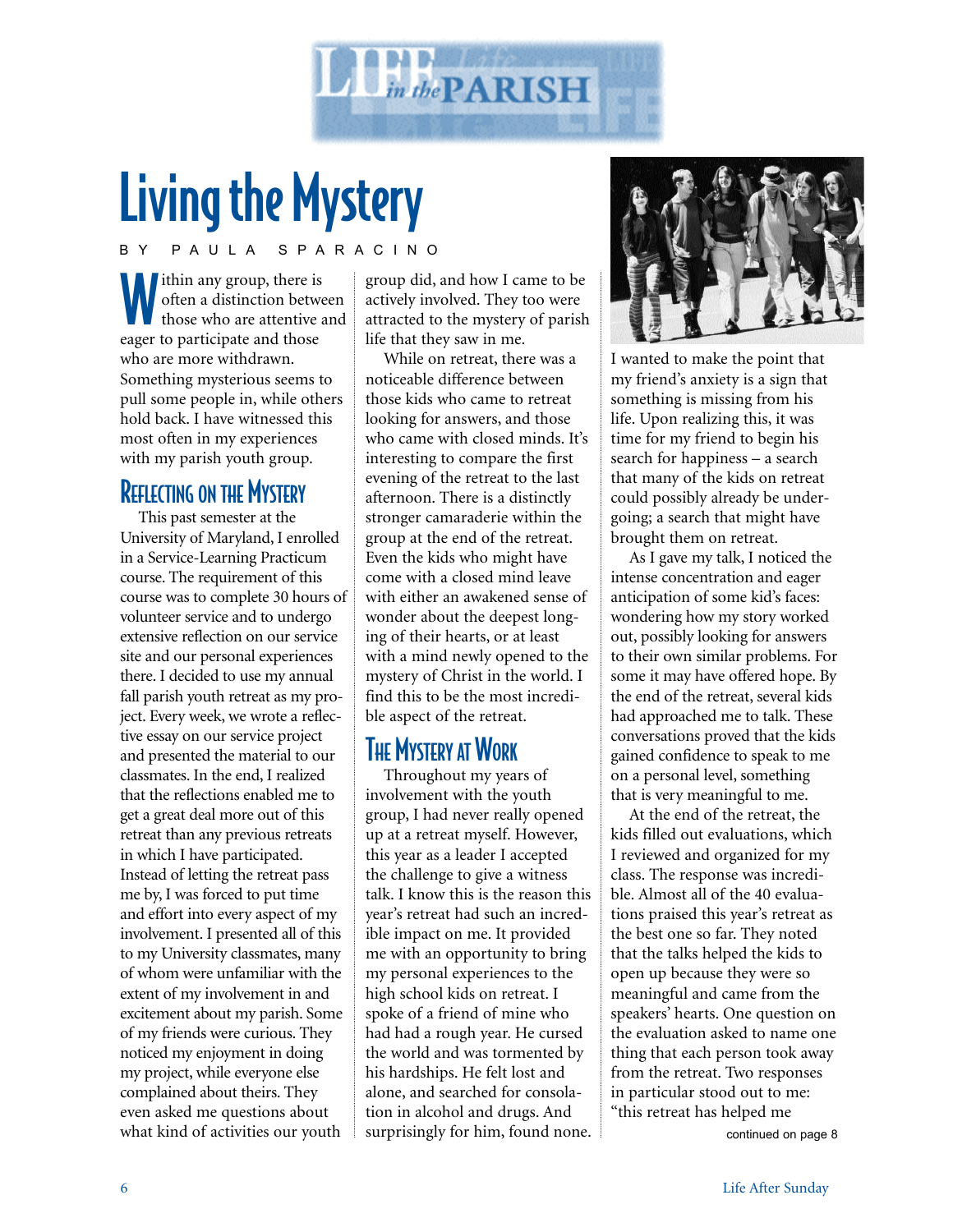

# Be the Mystery!

I n an issue of the *New York Times Magazine* devoted to "Beginnings" in October 2001, it was sad to see how often the big questions of life were skirted by some reporters following the events of September 11th. "If New York is going to rebuild again and rebuild as New York—it is going to have to put frivolity on the agenda, without apologies," urged one style reporter. "While the nation finds strength in the flag, New York is going to have to raise again the local colors: vanity, libido, ambition, attitude."

Yes, there were a few more serious proposals for "getting on with life" in the magazine, but this one was also reflected in much of the advertising and editorial content of the newspaper that same day. Once again, those who drive the

popular culture were attempting to speed away from life's most compelling mysteries.

### **INTO THE DEEP**

The Holy Father urges us in the opposite direction. "Put out into the deep!" he proclaimed in his pastoral letter, *At the Beginning of the Third Millennium*, echoing the Lord's timeless command to his disciples (*Lk* 5:4). With this urging, Christ's Church asks us to resist the temptation to stay on the surface and live frivolously as if the deep, seated fears and anxieties caused by the horrific events of human life do not matter. Instead, the Church asks us to go into the depth of relationship with the Lord—deep into the height and breadth of his love— so he can redeem life's

# **A TEENAGE MYSTERY**

veryday when I get up to go to school, I make sure I get my newspaper " "reading" in. Well I guess you could call it reading, but all it really consists of is the comics and Ann Landers. I grab the style section and browse the articles sometimes finding some juicy gossip about the stars and their so-called perfect lives. I then go to my favorite comic "Baby Blues" first, and read any other comics that look funny. Then I get to Ann Landers. I read about the woman whose 13-year-old daughter has been on drugs for the past two years and how she can't get her to stop. I read about a man who is married but has found he is in love with another woman. Each day there's a new story and each day I get more and more confused. I live in a very loving environment. I also belong to a parish where I have seen many people who are able to follow God's path and live their lives as loving Catholics. Then I look back at all of the relationships and people from TV, magazines, and of course, Ann Landers. How could they not have found the path like the others did? How do they need so much help that they feel the need to write to Ann? And how come they are so miserable? It's all a big mystery to me.

–Libby Newkumet, age 14 ❖

tragedies and allow our fears and anxieties to find a place of rest. Only in companionship with him can every aspect of our humanity be fully, passionately, lived.



Each member of Christ's Church is called to "be the Mystery." Does this invitation intrigue you? Then, put out into the depth of the great human mysteries of birth, suffering, tragedy, death, redemption and ecstasy. Allow the Lord to show you what lies beyond the frivolous cultural proposals for "vanity, libido, ambition and attitude" that will never be satisfying enough. When you respond to his life in this way, you will be someone who loves so radically that you become a great Mystery to the people who surround you. What an amazing way to live! If you haven't started this life, please do. The world is waiting for you.  $\triangle$